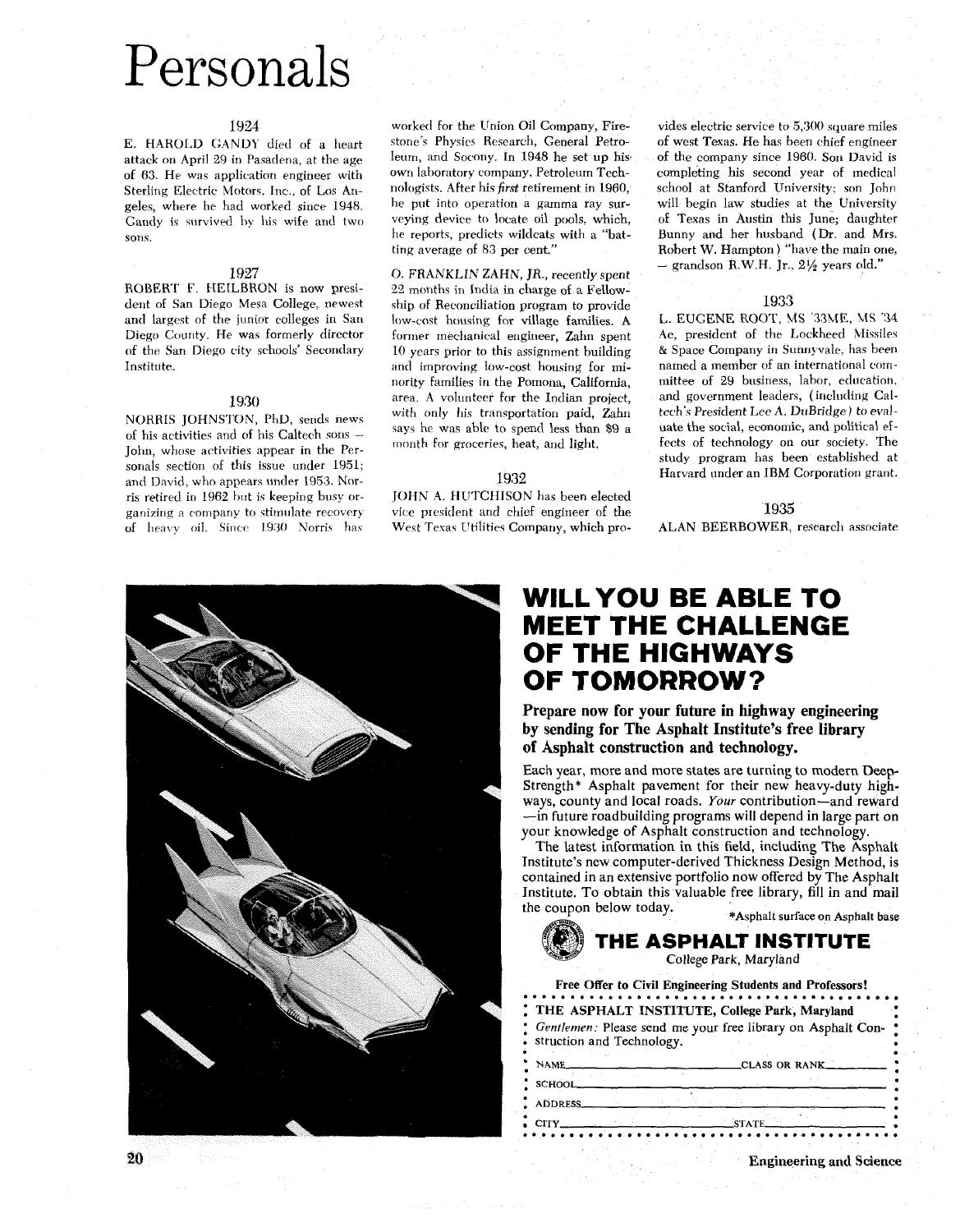**om** said: <sup>1</sup>**is** & lot of  $\text{monay}$ ,  $\left\{\right.$ And it

It's also our<br>goal this year.

As of  $pres-$ 

time we have

nerous

## Personals . . . *continued*

in the products research division of the Esso Research and Engineering Company in Linden, New Jersey, was honored for outstanding achievement as an inventor at a dinner given last month by Esso, in commemoration of the 175th anniversary of the signing of the first U.S. patent. Beerbower has been issued 31 patents for his inventions.

## **1936**

BERNARD M. OLIVER, MS, PhD '40, vice president of research and development of the Hewlett-Packard Company of Palo Alto, has been elected president of the Institute of Electrical and Electronics Engineers, Inc., for 1965.

## **1942**

JOHN W. MILES, MS '43 EE, MS '43Ae, AE '44, PhD '44, has accepted an appointment as professor of aerospace engineering and geophysics at the University of California at San Diego. For the past three years he has occupied the chair of applied mathematics at the Institute of Advanced Studies in the Australian National University in Canberra. Among his colleagues at UCSD are HUGH BRADNER, PhD '41, WALTER H. MUNK '39, MS '40, and Sol Penner, faculty member in the engineering division at Caltech from 1950 to 1963. The Miles's have three daughters, who are 8, 11, and 15.

## **1943**

DAVID A. LIND, MS, PhD '48, professor of physics at the University of Colorado at Boulder, is a project director of the university's Nuclear Physics Laboratory, which contains the Atomic Energy Commission's \$2 million cyclotron.

## **1945**

JOHN K. LEYDON, MS, AE, Rear Admiral in the U.S. Navy, is now serving as Chief of Naval Research.

## **1946**

ROBERT D. BONNER, MS, project engineer with the Standard Oil Company of California in San Francisco, recently completed a two-year assignment in Tokyo for the design of a chemical plant. The Bonners live in Orinda, and have a sevenyear-old daughter, Patty.

JOHN J. BURKE, MS '48, formerly senior vice president of Lear Siegler, Inc., of Santa Monica, has been elected president, chief executive officer, and a director of the Howe Sound Company of New York City. Before Burke went with Lear Siegler in 1956, he was at Caltech's Jet Propulsion Laboratory in charge of the guidance and electronic division.

## **The Truth** - **After 23 Years**

Meredith M. Nyborg, '42, owner of the Nyborg Engineering Company of Camarilla, Calif., writes to say that "if a touch of nonsense is tolerable, you are welcome to print the enclosed rhyme which I wrote down almost exactly 23 years ago, under conditions which made graduation seem a forlorn hope.'

#### SADNESS OF THE SNAKE

by M. M. Nyborg

In winter I stay up all night And snake by sickly yellow light. In summer, just the same old way, I have to sit and snake by day.

Now does it not seem hard to you, When all the sky is clear and blue,

To be an engineering stude And snake in lonely solitude?

To have to snake, while all around The grass is growing on the ground,

While birds, and bees, and little flowers

All go to bed at decent hours?

- My teacher said, if I were good And snaked my eyes out as I should,
- A nice diploma I would earn To show "To Whom it May Concern."
- I cannot bide that happy day When Uncle Bob to me will say "You've finished up your college span! "You've earned your rag! Go

rest, young man!"

Then, blind and dull and pale and weak,

My fortune I will go to seek. I'll go to work for some old guy

Who never finished Junior High.

I'm tempted, now, to take a stance In stout support of ignorance. But no! I'm sure this toil and strife Will bring rewards in later life.

If so, then when I'm old and gray, I'm going to stay in bed all day, And mumble, soft, in senile glee, "The Truth, at last, has set me free!"

Engineering and Science

22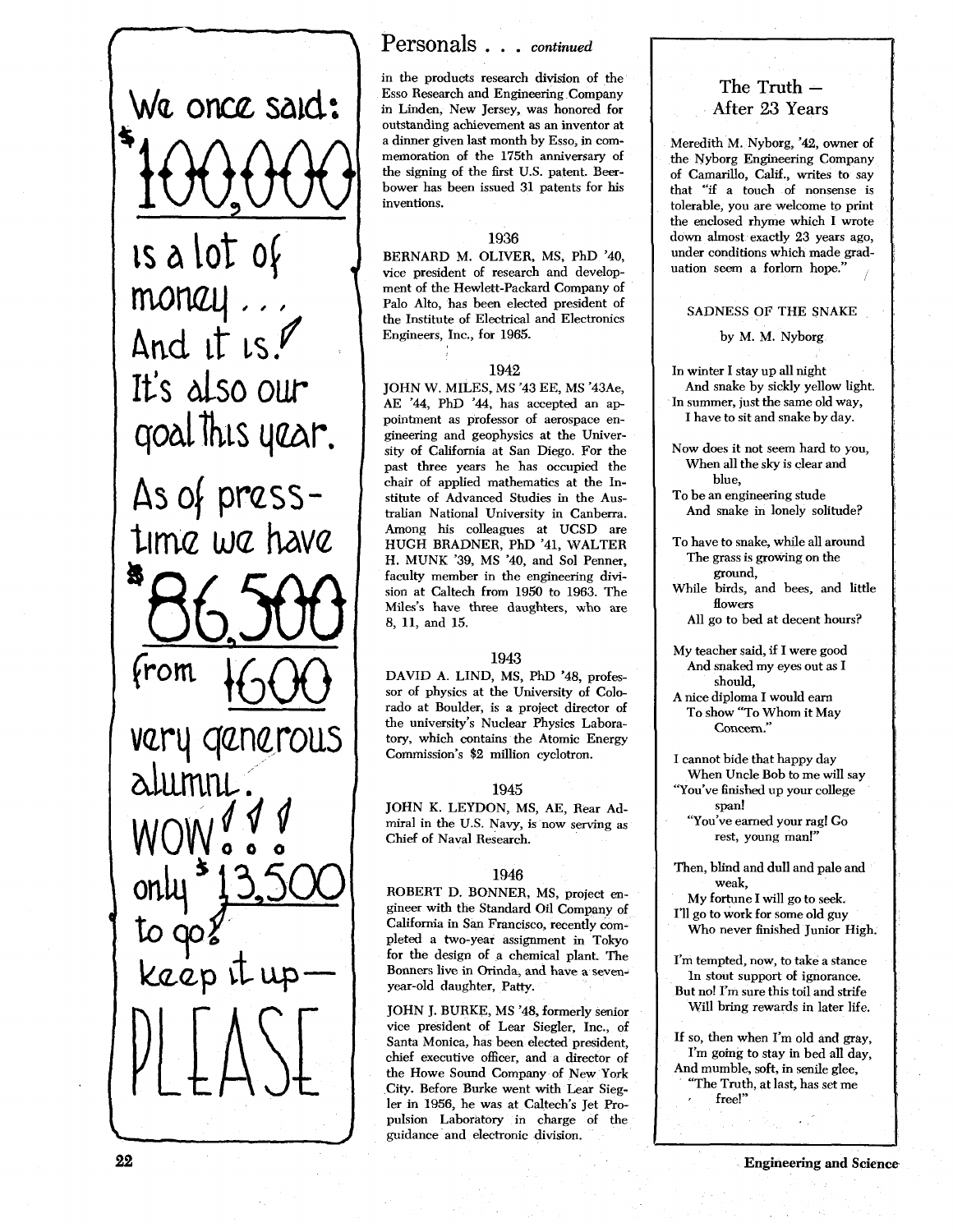## Personals . . . **continued**

## **1947**

CHRESTEN M. KNUDSEN recently became vice president of The Conner Company, Inc., of Alhambra, after 13 years **as**  consulting design engineer with the Riverside and American Cement Corporation. He writes that C. HARRIS ADAMS, JR., '49, is also a vice president at Conner, and that both are officers of the Antelope Valley Ranch Corp.

#### **1948**

FREDERICK B. BURT, MD, died on April 20 in Los Angeles. He was a specialist in urology and was associate professor in the department of surgery at UCLA. He leaves his wife, and his mother and father (ROBERT C. BURT, PhD '26).

#### **1951**

JOHN B. JOHNSTON, PhD '55 associate professor of mathematics at the University of Kansas at Lawrence, on a leave of absence, is working at the General Electric Research Laboratory in Schenectady, New York, on computer systems design, involving simultaneous development of language and hardware. The design is an outgrowth of Johnston's formal language studies, and the system, as developed so far, has powerful recursive parallel processing and multiprogramming capabilities.

#### **1953**

R. KEITH BARDIN, PhD '61, who is a research associate at Columbia University working on a double beta-decay experiment, writes that he is planning a June wedding to Tsing Tchao, a graduate student at Columbia also in the beta-decay group. He adds that he finds "New York City smog different from the Pasadena variety, but no improvement in either quality or quantity."

DAVID JOHNSTON is exploring the oilbearing potential of the North Sea for the Western Geophysical Company of America. Currently **based** in London, he writes that he spends his spare time during the cold winter months learning German and Spanish and building a hi-fi tape library. The Johnstons have four sons: David Wayne, 7 (a Texan); Thomas Kevin, 5 (a Qalifornian); John Bryan, 2 (a New Mexican); and Robin Keith, 10 months born in Switzerland.

#### **1954**

GEORGE A. BAKER, JR., accompanied by his wife and three daughters, is spending a year in England as a visiting professor of theoretical physics at King's College, University of London. He is on a sabbatical leave from the Los Alamos Scientific Laboratory.

**continued** on page 24

# **Join IBM's new computer systems science training program**

**Who:** graduating engineers and scientists in all disciplines.

**Why:** become a problem-solver and advisor to users of IBM computer systems in areas such as:

- real-time control of industrial processes
- communications-based information systems
- time-shared computer systems
- graphic data processing
- computer-controlled manufacturing systems
- management operating systems
- engineering design automation

**When:** as soon as you graduate, IBM will give you comprehensive training, both in the classroom and on the job.

**Where:** in all principal cities of the U.S.

**How:** see your placement director, visit the nearest IBM branch office, or write to C. W. Stevens, IBM Corporation, 9045 Lincoln Boulevard, Lps Angeles, California 90045.